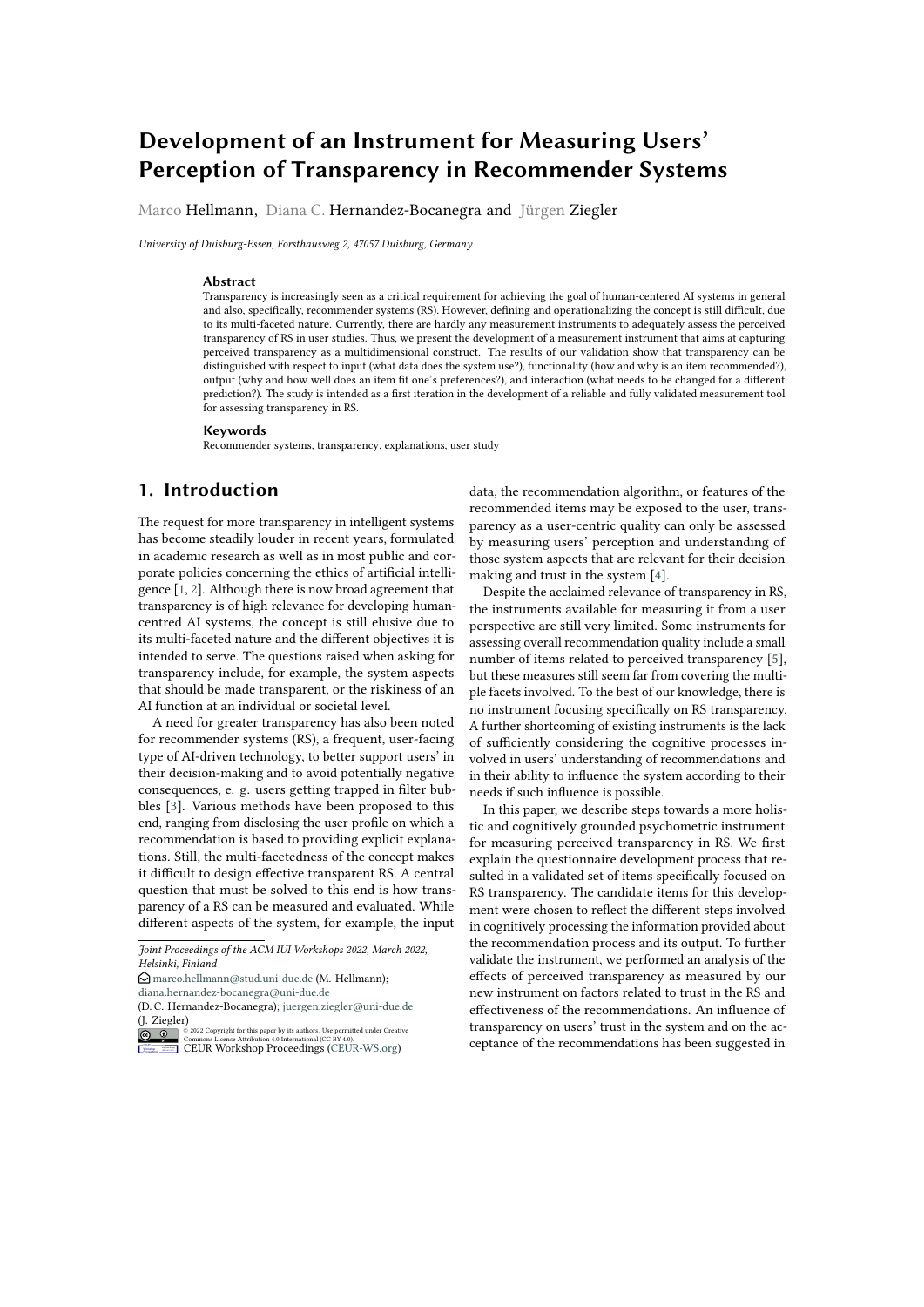prior research, e. g., in [5]. We analyzed these influences through structural equation modeling to show that the construct 'transparency' as measured by our instrument has in fact the assumed effects.

Our contribution is thus twofold: we provide a systematically derived and validated measurement instrument for transparency in RS, and we can show that the different transparency factors represented in the questionnaire have an impact on the effectiveness of recommendations and trust in the system, albeit to different degrees.

## **2. Related work**

Users' perception of the transparency of a RS may be influenced by several factors. Providing explanations is one important aspect, and some studies have shown that transparency is positively influenced by the quality of the explanations given ([5], [6]) and that it is related to control over the system [7]. The effect of systematically varied levels and styles of explanation on perceived transparency has been studied and assessed via questionnaires (see e.g. [8], [9], [10]). Also, a positive influence of interaction possibilities as well as perceived control on the perceived transparency of the system was reported by [5]. Transparency perception seems to be enhanced both by the perceived quality of explanations and the perceived accuracy or quality of recommendations. In addition, the authors show a positive effect of transparency on trust and through trust an indirect effect on purchase intentions. According to [11], this can be related to evaluating the effectiveness of the RS. Moreover, studies suggest that perceived transparency promotes satisfaction with the system [12] [7].

The influence of personal factors on the perception of recommender systems has often been investigated in the light of the general decision-making behavior of users (see [13]). [9] showed that individuals with a rational decision-making style trusted the recommender system tested more and rated its efficiency and effectiveness higher. Furthermore, they showed that individuals with an intuitive decision-making style rate the quality of explanations better.

To date, however, few measurement tools exist to quantitatively assess the transparency of a RS as perceived by users. [6] surveyed perceived transparency using two items ("I understand why the system recommended the artworks it did"; "I understand what the system bases its recommendations on"), in the domain of art objects. [14] use a single item ("I did not understand why the items were recommended to me (reverse scale)"), for event recommendations. [8] proposed an item that explicitly refers to explanations: "Which explanation interfaces are considered to be transparent by the users?". [5] proposed an evaluation framework for RS, involving different domains an applications, and formulate the measurement of the construct transparency using only a single item ("I understood why the items were recommended to me"), this latter being a frequently used item for the evaluation of RS transparency.

Consequently, we set out to formulate and validate a more comprehensive way to measure the perceived transparency of a RS, as described in the methods section. The procedure followed the typical procedure for developing psychometric measurement instruments (e.g. [15]):

**(1)** To operationalize a target construct, first a larger number of candidate items is formulated and compiled. Here, we draw on the basic structure of RS ([16], [17]) and typical user questions related to artificial intelligence algorithms [18]. Second, items were also derived from a qualitative preliminary study, to further analyze the uncertainties in users' mental models, which can be understood as the notion that users have about how a system or a certain type of systems work [19].

**(2)** We examined the factor structure of the transparency construct, which was formed as a reflective factor in the sense of classical test theory (see also [20]). We considered 4 factors that could group individual questionnaire items, and that might contribute to variances in perceived transparency, inspired on dimensions defined by [18]: Input ("what kind of data does the system learn from"), output ("what kind of output does the system give"), functionality ("how / why does the system make predictions") and interaction (what if / how to be that, "what would the system predict if this instance changes  $to.$ ")

**(3)** The developed measurement instrument was validated. For this purpose, the framework model of [7] was used.

#### **2.0.1. Mental models and stages of cognitive processing**

Transparency is frequently discussed like an objective property of a system. A system becomes only transparent, however, if its users can understand the transparencyrelated information, such as explicit explanations, and evaluate it with respect to their goals. The degree of comprehension may depend on the mental model users have about how the system works [21], either based on preconceptions, previous experiences with similar systems, or on the interaction with and perception of the present system [22]. As discussed in [19], mental models that drift considerably from actual system functioning may result in broadening the "gulfs" described by [22]: 1) the gulf of execution, when the user's mental model is inaccurate in terms of how the system can be used to execute a task, 2) the gulf of evaluation, when the output (as consequence of a user's action) differs from what is expected, according to the user's mental model.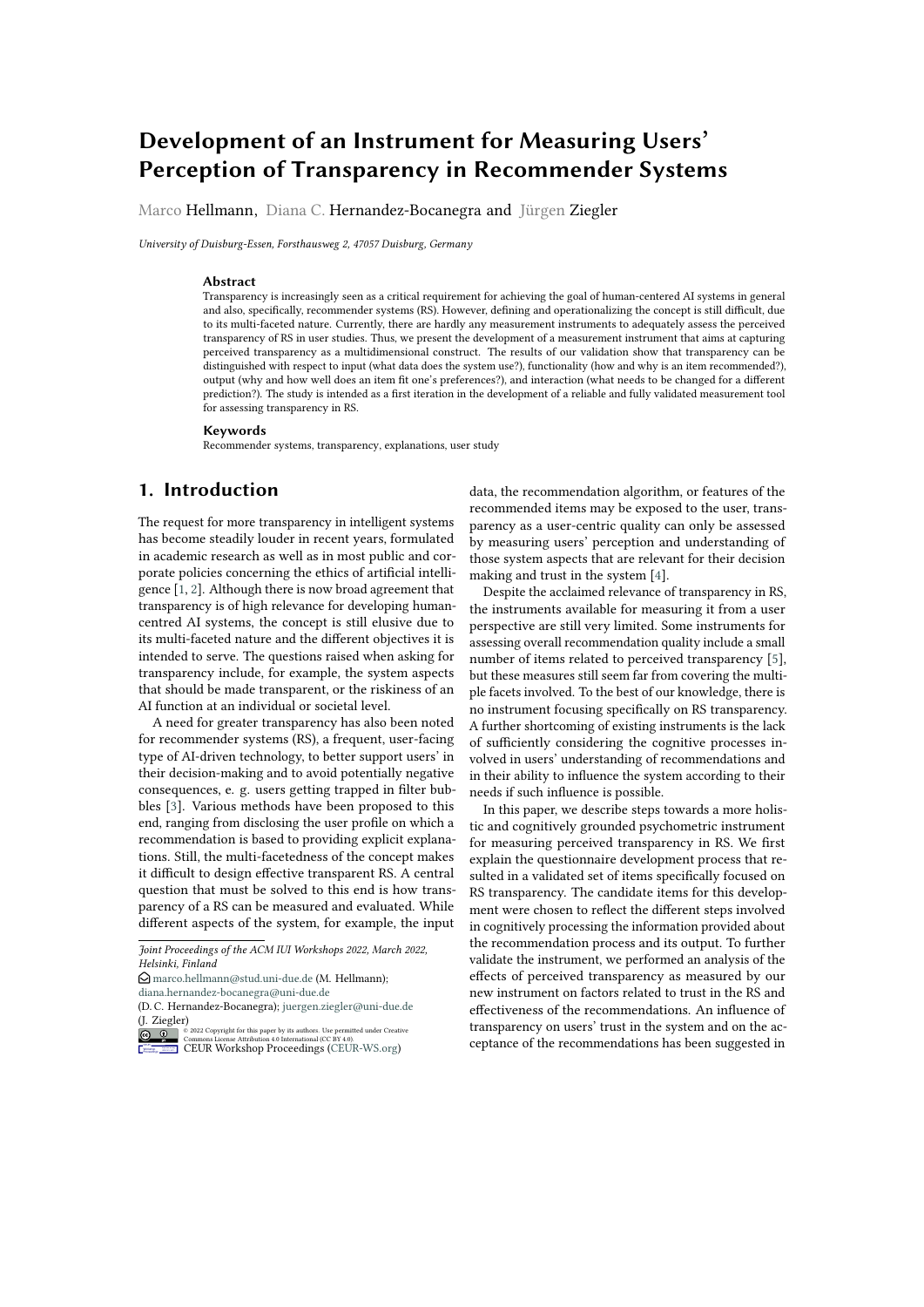To bridge these gulfs, users must process the information provided by the system at different cognitive levels. The items of the proposed questionnaire were formulated to reflect the action levels according to [\[23\]](#page-9-0). According to their model, the quality of interaction with the system can be described through a cycle of evaluation and execution. For example, at first, the user may *perceive* the output of the system (e.g., the recommendations and explanations), then *interpret* the information gathered (e.g., how the system works), and thereby *evaluate* the state of the system (e.g., performance of the system and quality of the output). As a consequence, the user formulates goals aiming to achieve with the system or matches their goals with the evaluation of the system (e.g., get more accurate or diverse recommendations). The user then pursues an intention (e.g., improve recommendations), which is translated into planning actions (e.g., change input), which they finally execute. While this cognitive cycle is well-known in the HCI field, it has hardly been applied in the investigation of transparency for AI-based systems.

The authors in [\[23\]](#page-9-0) assume that there are gaps between the users' goals and their knowledge about the system, and the extent to which system provides descriptions about its functioning (gulfs of execution and of evaluation, as mentioned beforehand). By taking actions to bridge those gaps, (making system functions to match goals, and making the output represent a "good conceptual model of the system that is easily perceived, interpreted and evaluated" [\[23\]](#page-9-0)), system designers may contribute to minimize cognitive effort by users [\[23\]](#page-9-0), and to decrease the discrepancy between the mental model of the system and its functioning, which may have an impact on the perception of transparency, as discussed by [19]. We argue then, that a more comprehensive instrument to measure perceived transparency is still needed, so that such impact can be evaluated not only on the basis of general perceived understanding ("I understood why recommended"), but also on the basis of the extent to which output and functionalities that reflect the conceptual model of the system are perceived, interpreted and evaluated by users.

## **3. Methods**

To operationalize the construct of perceived transparency, we conducted the following steps, based on the typical procedure for developing measurement instruments (e.g., [15]): 1. Formulation and compilation of questionnaire items. 2. Examination of items quality and factor structure, based on an online study. 3. Validation of the measurement instrument. We describe each step below.

## **3.1. Formulation and compilation of questionnaire items**

Here, we draw on the basic structure of RS ([16], [17]) and typical user questions to AI algorithms [18]. Candidate items were also chosen to cover different stages of the cognitive action cycle described in related work. Second, items were also derived from a qualitative pre-study, consisting of interviews with users to further analyze the uncertainties in users' mental models [19], in regard to different commercial RS, like Netflix, Spotify or Amazon.

A total of 6 interviews were conducted via video call, with voluntary participants. When selecting the interview partners, care was taken to represent in the sample different age groups and experience with Internet applications. Students and non-students from different age groups (20 to 50 years) were interviewed. Overall, previous exposure to recommender systems was equally strong among all participants. Only one interviewee had lower experience and one interviewee had slightly higher experience.

The aim of the interviews was to capture the experience, perception and evaluation as well as possible questions of users regarding the functionality or transparency of recommender systems. The subjects were asked to explain the functionality of RS from their perspective and to create a corresponding sketch. Following this, uncertainties and possible lack of transparency were discussed. Finally, prototypical explanations from [\[24\]](#page-9-1) for increasing the perceived transparency were evaluated by the interview partners. The explanations refer differently to the input used, the functionality and the output. In addition, they use different visual forms of representation, e.g. star ratings, profile lines, text. In this way, uncertainties as well as wishes for more transparency by users could be identified. Each question encountered in interviews was directly transformed into one or more items.

A resulting set of 92 items was collected and discussed by the research team, where linguistic revision and elimination of redundancies were also performed. The discussions led to a reduction of the set to 34 items, which were used as input for the online validation described in the next section.

#### **3.2. Online user study**

We conducted a user study to examine item quality and factor structure, as described below.

**Participants** We recruited 171 participants (89 female, mean age 29 and range between 18 and 69) through the crowdsourcing platform Prolific. We restricted the task to workers in the U.S and the U.K., with an approval rate greater than 98%. Participants were rewarded with £1.15.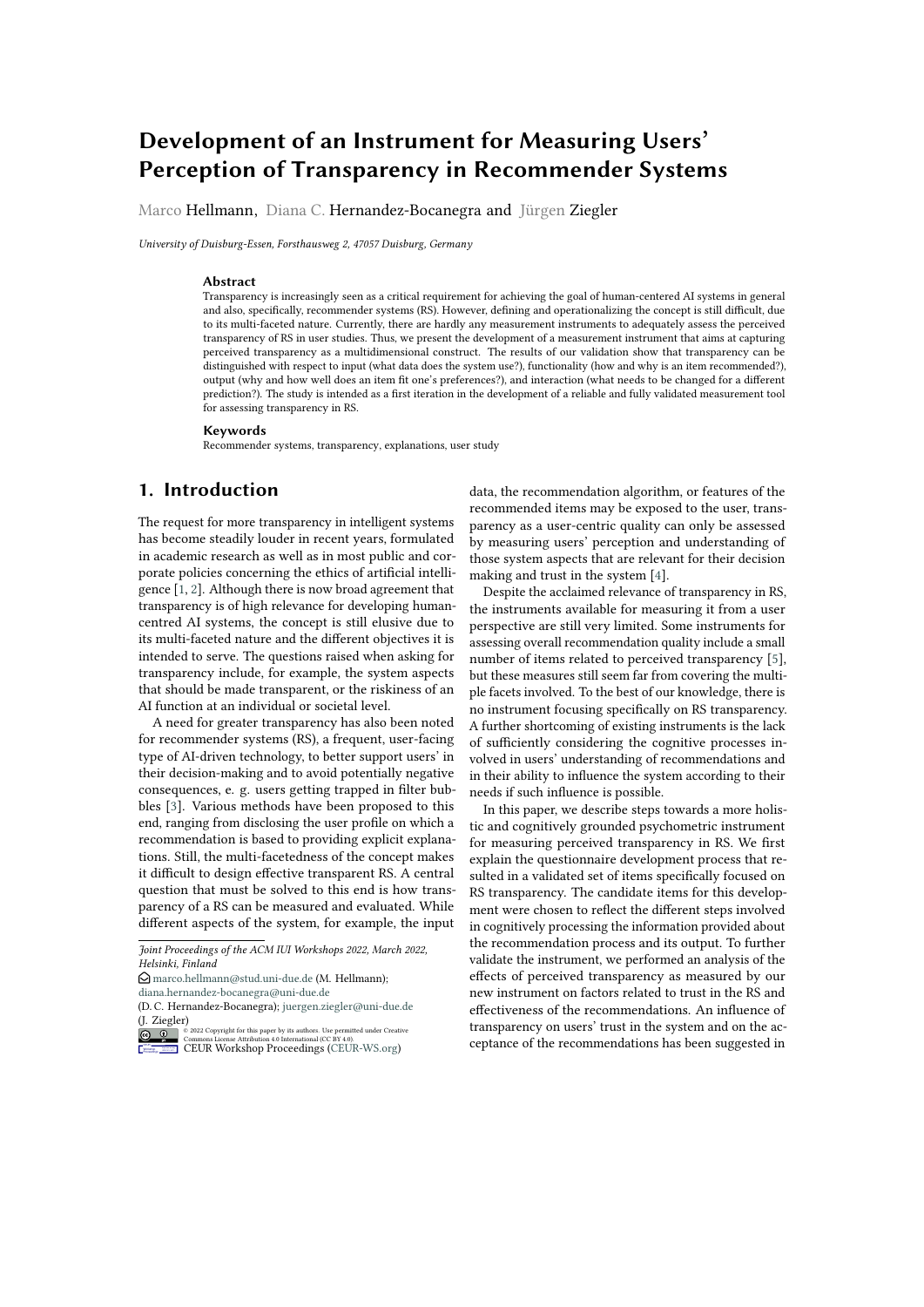Time devoted to the survey (in minutes): M=13.2, SDData analysis We performed an exploratory factor 7.33. analysis (EFA) to further reduce the initial set of items

We applied a quality check to select participants with and a Conrmatory Factor Analysis (CFA) to test internal quality survey responses (we included attention checkseliability and convergent validity. Furthermore, we evalin the survey, e.g. This is an attention check. Please clickated discriminant validity of the resultant set of items, in here the option `Disagree'. We discarded participantselation to other constructs of the subjective evaluation with at least 1 failed attention check, or those who didof RS, for example explanation quality, e ectiveness and not nish the survey. Thus, the responses of 17 of the verall satisfaction, according to the frameworks de ned 192 initial Proli c respondents were discarded and noby [7] and [5].

paid. 4 additional cases were removed due to suspicious

response behavior, e.g. responding all questions with the response benavior, e.g. responding an questions with the Results<br>same value within the same page. Thus, 171 cases were Results used for further analysis.

The target sample size was chosen to allow performing 4.1. Exploratory Factor Analysis (EFA) CFA analysis. 25, p. 389, recommend a minimum of The factor structure was exploratively examined, aiming n> 50 or three times the number of indicators24, p. to further reduce the set of items. A total of 5 EFAs with 102, recommend a minimum ot n100 or ve times the principal axis factor analysis and promax rotation were number of indicators. Thus, given that we wanted to erformed. First, items that did not have a unique princievaluate a set of 34 items, the sample size was set to al loading or had a principal loading that was too low minimum of 170 participants. (< .40) were removed. In the rst 4 EFAs, 11 items were

removed based on this criterion. Subsequently, more

Questionnaires We utilized the set of 34 items result-stringent criteria were used (factor loadings.50). The ing of the formulation of items step described aboveguideline values are based [on \[](#page-9-8). Thus, 2 items were Additionally, aiming to further validate the nal mea- removed again. Subsequently, a 6-factorial structure resurement instrument  $(4.3)$ , we used items from  $\boldsymbol{\delta}$  is sulted, with a total of 21 items and a variance resolution evaluate perception of control (how much they think of 62.45%. Reliability of the factors fall in the range `good' they can in uence the system), interaction adequacy ando `very good' (.782 to .888), as de ned [by](#page-9-9) [. The ininterface adequacy, information su ciency and recom-ternal consistency across all items is .867. mendation accuracy. Furthermore we included items

from [7] to evaluate the perception of system e ective-4.2. Confirmatory Factor Analysis (CFA) ness (constructerceived system e ectiveness stem is useful and helps the user to make better choices), arrobllowing the exploration of the factor structure, the of trust in the system  $\mathbb{P}7$  (constructstrusting beliefs result obtained was tested for internal reliability and consubconstructs benevolence, integrity, and competence ergent validity using con rmatory analysis. A rst CFA

user considers the system to be honest and trusts its rewas performed, resulting in 8 items with low factor loadommendations; andrusting intentionsuser willing to ings, which were eliminated from the set. Two factors share information and to follow advice). We used itemsvere removed in the process because they did not load on described from 28, 29 for explanation quality, and from a second-level overall transparency factor. A nal CFA [[30\]](#page-9-7) to evaluate decision-making style. All items werewith 4 factors was performed (model  $\frac{1}{10}$   $\frac{1}{100}$   $\frac{1}{100}$   $\frac{1}{100}$   $\frac{1}{100}$   $\frac{1}{100}$   $\frac{1}{100}$   $\frac{1}{100}$   $\frac{1}{100}$   $\frac{1}{100}$   $\frac{1}{100}$  measured with a 1-5 Likert-scale (1: Strongly disagree,  $61$ , p = .016;  $\sqrt[2]{}$ df = 1.426; CFI = .975; TLI = .968; RMSEA Strongly agree).  $= .050$ ; SRMR  $= .047$ ). Reliability across all items is equal

to .884. This model comprises a nal set of four factors

Procedure Participants were asked to choose a servicend 13 items, which are reported in Table 1 along with from ve applications, for which they were required to factor loadings.

have an active account: Amazon, Spotify, Net ix, Tripad- The four factors identi ed can be associated with the visor, and Booking. Participants were instructed to oper concepts nput, composed of 3 item Qutput, also with the application, browse it at their own discretion. They<sup>3</sup> items,Functionalitywith 5 items, and nteractionwith were explicitly told to select an item that was relevant<sup>only</sup> 2 items. Although the initial item set comprised to them and which they would actually buy or consume. questions for all stages of the cognitive action cycle, af-A real purchasing of items was explicitly not requesteder CFA, items related the perception level were only Participants were asked to return to the survey after comeft for the factor Functionality comprising questions pleting the task and to answer questions about the systembout whether users are aware of transparency-related they used. information if provided by the system (e.g.: "The system

provided information about how well the recommendations match my preferences"). This factor covers mostly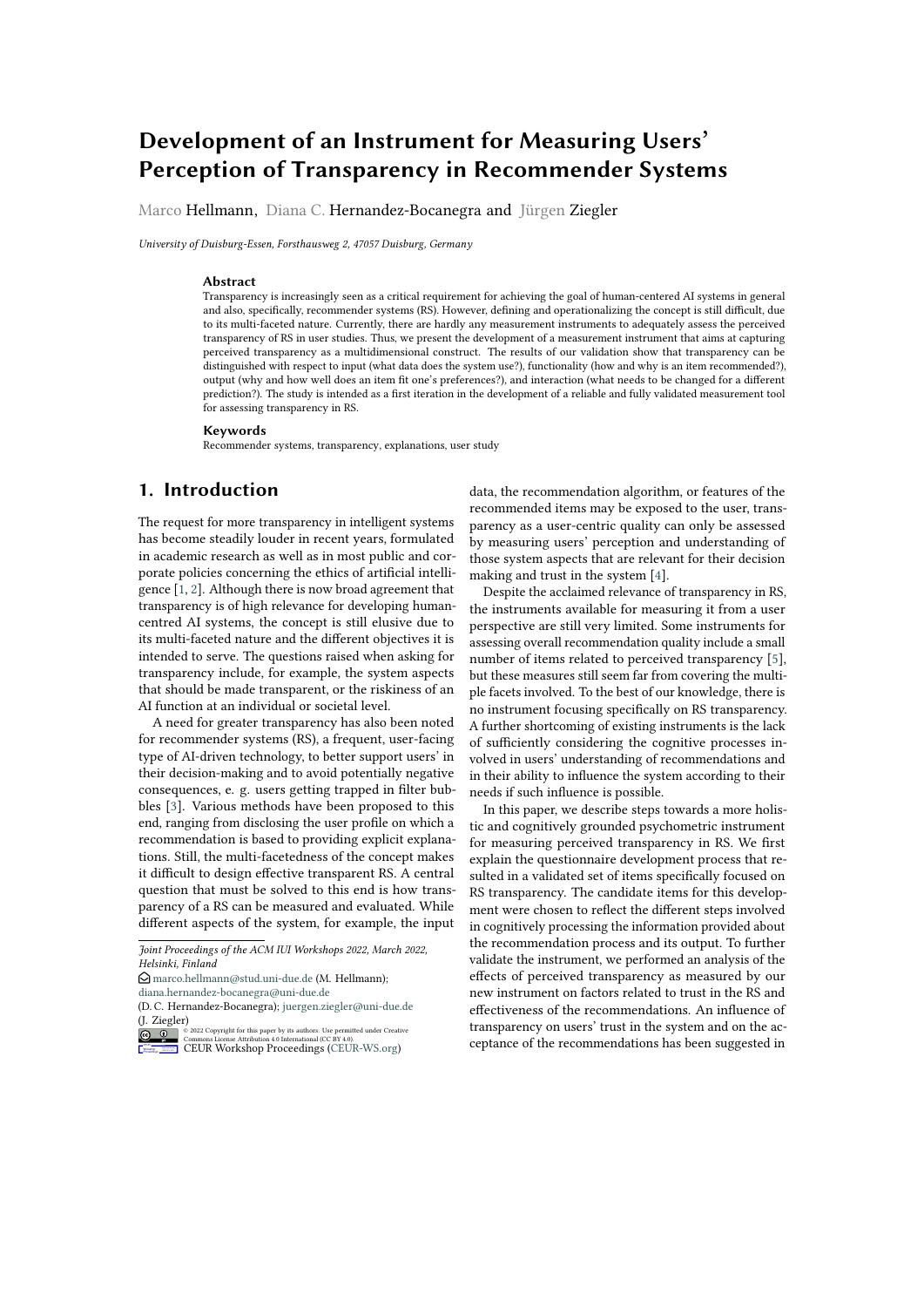Table 1

| Test results of internal reliability and convergent validity of our proposed transparency questionnaire. |  |  |
|----------------------------------------------------------------------------------------------------------|--|--|
|                                                                                                          |  |  |

|               |                                                                                          | Cronbach | Factor  |
|---------------|------------------------------------------------------------------------------------------|----------|---------|
| Factor        | <b>Items</b>                                                                             | alpha    | loading |
|               | It was clear to me what kind of data the system uses to generate recommendations.        |          | 0.817   |
| Input         | understood what data was used by the system to infer my preferences.                     | 0.842    | 0.901   |
|               | understood which item characteristics were considered to generate recommendations.       |          | 0.712   |
|               | understood why the items were recommended to me.                                         |          | 0.771   |
| Output        | understood why the system determined that the recommended items would suit me.           | 0.801    | 0.794   |
|               | I can tell how well the recommendations match my preferences.                            |          | 0.710   |
|               | The system provided information to understand why the items were recommended.            |          | 0.731   |
|               | The system provided information about how the quality of the items was determined.       |          | 0.705   |
| Functionality | The system provided information about how my preferences were inferred.                  |          | 0.736   |
|               | The system provided information about how well the recommendations match my preferences. |          | 0.696   |
|               | understood how the quality of the items was determined by the system.                    |          | 0.760   |
| Interaction   | I know what actions to perform in the system so that it generates better recommendations | 0.888    | 0.896   |
|               | I know what needs to be changed in order to get better recommendations                   |          | 0.892   |

perception-related questions. The missing coverage bect of higher overall transparency on the perception of perception-related items in other factors is likely duethe recommendations and the overall system. Furtherto limitations of the systems used for the online study more, we assumed that transparency is inuenced by which do not, for example, provide access to the dataystem-related aspects (accuracy, interaction quality, and on which recommendations are based, thus preventing xplanation quality) as well as by personal characteristics users to become aware of input data . The factourtout such as decision-making behavior) as described in the comprises items related to the interpretation and evaluaelated work section. Some of these factors can also be tion stages. The factdinteractionhas the smallest scope expected to in uence perceived control over the system, with 2 items and covers only the facets of action planning construct that may mediate the impact of these factors or action execution. This factor thus describes whetheon transparency perception. This led us to formulating users know which actions they would have to perform if the hypotheses shown in table 3. they wanted to receive other recommendations.

## 4.3. Discriminant validity of measurement instrument

In the following, the relationships of the factors in the structural equation model are presented (see g. 1). Only signi cant paths with standardized path coe cients are shown. Indirect e ects are only considered for the transparency factors relevant here. The nal model is

We determined discriminant validity of the instrument in shown to have a very good t:  $\hat{x}$  = 75.767, df = 57, p = relation to other constructs of the subjective evaluation 049;  $\lambda/df = 1.329$ ; CFI = .980; TLI = .965; RMSEA = .044; of RS, for example explanation quality, e ectiveness an $\frac{3}{8}$ RMR = .072. The model is thus adequate to describe the overall satisfaction, according to the frameworks de ned elationships in the data set.

by [7] and [5]. Discriminant validity was assessed using In uences on perceived transparency of the sysinter-construct correlations (see results in table 2). Weem. Transparency with respect to interaction is rated found that the squared correlations between pairs of corhigher when users are more likely to exhibit an intuitive structs were all less than the value of average variancebecision-making style (0.186, p <.05) and users report that are shown in the diagonal, representing a level onigher perceived control (0.293, p <.001). The latter is appropriate discriminant validity [5]. increased by the quality of interaction (0.502, p <.001) and

# 5. Structural Equation Model (SEM)

explanations (0.341, p <.001). Users thus know better how to in uence recommendations when they have more opportunities to interact with the system, and can gather information about the system through explanations as well as through 'trial and error' (indirect: explanation quality

To explore the relation between the transparency factors control Transparency-interaction: 0.100, p < .01; inassessed by the questionnaire and the e ects of perceivedraction quality control Transparency-interaction: transparency on recommendation e ectiveness and trus  $0.147$ , p <  $.001$ ).

in the system, as well as the impact of factors in uenc- Similar observations can be made for functionality. ing transparency, we set up a Structural Equation ModeAgain, transparency is rated higher when users are more (SEM). The model is based on hypotheses we deriv**ëke**ly to exhibit an intuitive decision-making style (0.141, from existing research that has shown the positive ef  $<$ .05) and users report higher perceived control (0.261,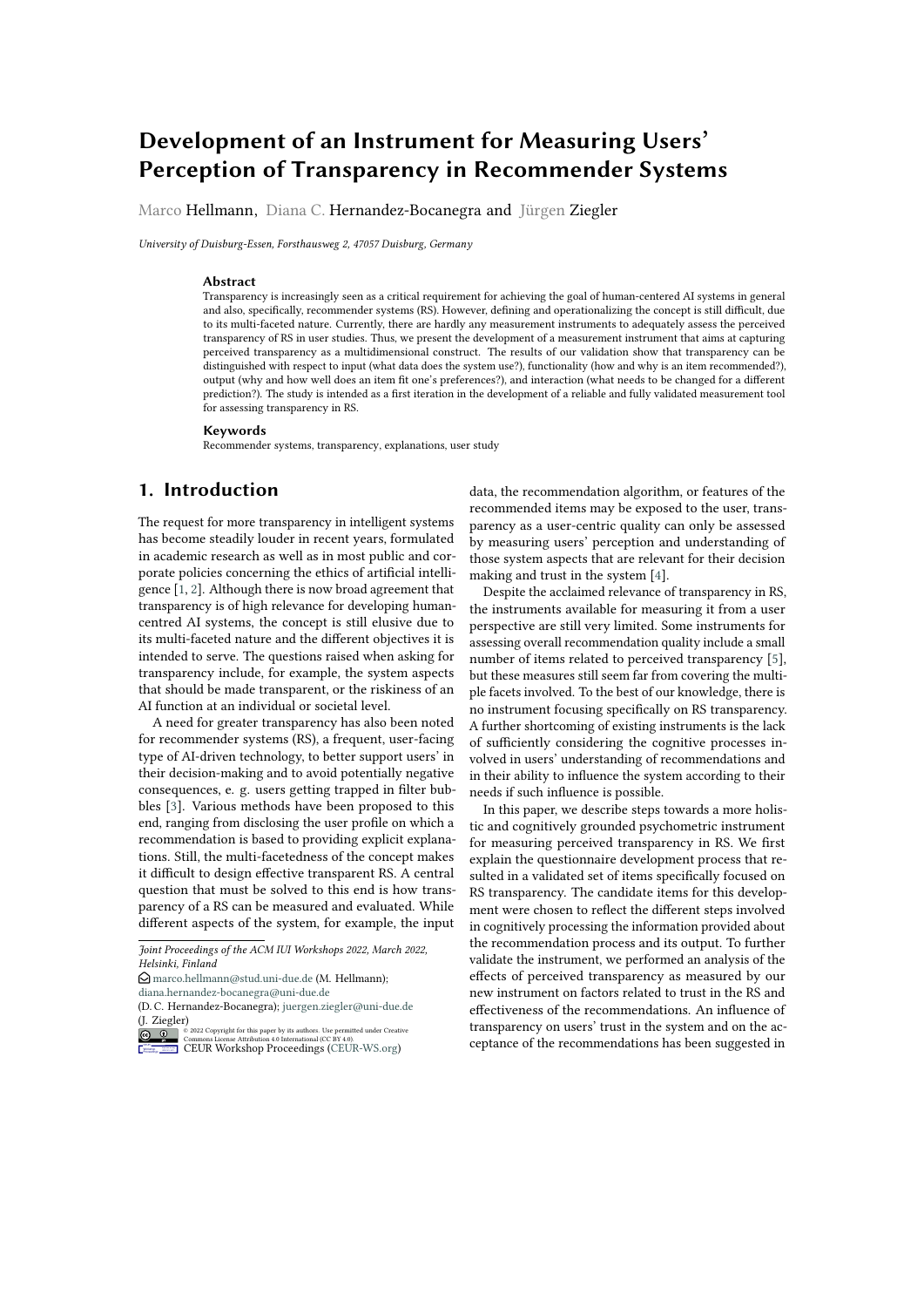### Table 2

Inter-construct correlation matrix. Average Variance Extracted (AVE) on the main diagonal; correlations below the diagonal; quadratic correlations above the diagonal. Target value for AVE.  $\mu$  0.05\*,  $\mu$  0.01\*\*.

|                          |           | $\overline{ }$ | 3            |              |            | 6              |           | 8         | $\overline{9}$ | 10        |            |           | 12    | 13        | 14        |                   | 15    | 16         | 17            | 18                    | 19        |       |
|--------------------------|-----------|----------------|--------------|--------------|------------|----------------|-----------|-----------|----------------|-----------|------------|-----------|-------|-----------|-----------|-------------------|-------|------------|---------------|-----------------------|-----------|-------|
| Transp. - input          | 0.662     | 0.227          | 0.235        | 0.136        | 0.111      | 0.023          | 0.009     | 0.125     | 0.053          |           | 0.051      | 0.075     |       | 0.040     | 0.065     | 0.063             |       | 0.159      | 0.002         | 0.026                 | 0.081     | 0.021 |
| 2 Transp. - output       | $0.476**$ | 0.577          | 0.231        | 0.121        | 0.157      | 0.039          | 0.019     | 0.146     | 0.187          |           | 0.054      | 0.094     | 0.291 |           | 0.071     | 0.041             | 0.239 |            | 0.001         | 0.186                 | 0.240     | 0.074 |
| 3 Transp. - function     | $0.485**$ | 0.481          | 0.527        | 0.155        | 0.246      | 0.021          | 0.061     | 0.341     | 0.153          |           | 0.022      | 0.114     | 0.094 |           | 0.147     | 0.153             | 0.183 |            | 0.021         | 0.127                 | 0.168     | 0.094 |
| 4 Transp. - interaction  | $0.369**$ | $0.348**$      | 0.394**0.799 |              | 0.119      | 0.000          | 0.055     | 0.048     | 0.072          | 0.000     |            | 0.056     | 0.030 |           | 0.060     | 0.106             | 0.070 |            | 0.008         | 0.064                 | 0.035     | 0.038 |
| 5 Control                | $0.333**$ | $0.396**$      | $0.496**$    | 0.345**0.775 | 0.004      |                | 0.018     | 0.242     | 0.366          | 0.052     |            | 0.154     | 0.090 |           | 0.153     | 0.198             | 0.156 |            | 0.007         | 0.144                 | 0.141     | 0.118 |
| 6 DM style - rational    | $0.153*$  | $0.197*$       | 0.146        | 0.016        | 0.0610.454 |                | 0.041     | 0.062     | 0.004          | 0.073     | 0.018      |           | 0.032 | 0.017     |           | 0.017             | 0.026 | 0.004      |               | 0.036                 | 0.058     | 0.030 |
| 7 DM style - intuitive   | 0.092     | 0.138          | $0.246**$    | $0.234**$    | 0.136      | $-0.2030$ :502 |           | 0.022     | 0.027          | 0.000     | 0.000      |           | 0.019 | 0.006     | 0.011     |                   | 0.012 | 0.012      |               | 0.001                 | 0.001     | 0.005 |
| 8 Explanation quality    | $0.353**$ | $0.382**$      | $0.584**$    | $0.220**$    | $0.492**$  | $0.248**$      | 0.1408557 |           | 0.091          | 0.080     | 0.265      |           | 0.151 | 0.112     | 0.100     |                   | 0.230 | 0.030      | 0.199         |                       | 0.177     | 0.171 |
| 9 Interaction adequacy   | $0.230**$ | $0.432**$      | $0.391*$     | $0.269**$    | $0.605*$   | 0.064          | $0.163*$  | 0.30.791  |                | 0.082     | 0.065      | 0.048     |       | 0.116     | 0.151     | 0.101             |       | 0.020      | 0.147         |                       | 0.118     | 0.084 |
| 10 Interface adequacy    | $0.226*$  | $0.232**$      | 0.147        | 0.008        | $0.228**$  | $0.270**$      | $-0.001$  | $0.282**$ |                | 0.2868    | 0.123      | 0.054     |       | 0.052     | 0.043     | 0.207             |       | 0.020      | 0.108         | 0.130                 |           | 0.187 |
| 11 Info. su iciency      | $0.273**$ | $0.307*$       | $0.337**$    | $0.236**$    | $0.393**$  | 0.133          | $-0.001$  | $0.515**$ | $0.254**$      |           | $0.350**$  | 0.104     |       | 0.064     | 0.063     | 0.182             |       | 0.048      | 0.216         | 0.188                 |           | 0.170 |
| 12 Recomm. accuracy      | 0.201'    | $0.539**$      | $0.307**$    | 0.174'       | $0.300**$  | $0.180*$       | 0.137     | $0.389**$ |                | $0.220**$ | $0.232**$  | $0.323**$ |       | 0.086     | 0.062     | 0.259             |       | 0.021      | 0.187         | 0.326                 | 0.221     |       |
| 13 Trust - benevolence   | $0.254**$ | $0.266**$      | $0.384**$    | $0.245**$    | 0.391      | 0.130          | 0.079     | $0.334**$ |                | $0.341**$ | $0.228**$  | $0.252**$ |       | 0062663   | 0.661     | 0.366             |       | 0.095      | 0.162         | 0.332                 | 0.282     |       |
| 14 Trust - integrity     | $0.250**$ | $0.202**$      | $0.391**$    | $0.326**$    | $0.445**$  | 0.129          | 0.106     | $0.316**$ | $0.388**$      |           | $0.207**$  | $0.251**$ |       | $0.249**$ | $0.876*$  | 0.332             | 0.088 |            | 0.179         | 0.238                 | 0.272     |       |
| 15 Trust - competence    | $0.399**$ | $0.489**$      | $0.428**$    | $0.265**$    | $0.395**$  | $0.162*$       | 0.111     | $0.480**$ |                | $0.318**$ | $0.455***$ | $0.427**$ |       | $0.509**$ | $0.605**$ | $0.000076**0.030$ |       |            | 0.278         | 0.440                 | 0.358     |       |
| 16 Trust - share info.   | 0.040     | 0.028          | 0.146        | 0.091        | 0.086      | 0.060          | 0.109     | $0.174*$  |                | 0.141     | 0.140      | $0.219**$ |       | 0.143     | $0.308**$ | $0,297**$         |       | 0.1740.064 |               | 0.062                 | 0.078     |       |
| 17 Trust - follow advice | $0.160*$  | $0.431*$       | $0.356**$    | $0.253**$    | $0.379**$  | $0.189*$       | 0.028     | $0.446**$ |                | $0.384**$ | $0.328**$  | $0.465**$ |       | $0.433**$ | $0.402**$ | $0.423**$         |       | $0.527**$  | $0.252*0.213$ |                       | 0.269     |       |
| 18 E ectiveness          | $0.284**$ | $0.490**$      | $0.410**$    | $0.187*$     | $0.375*$   | $0.241*$       | 0.036     | $0.421**$ |                | $0.344**$ | $0.360**$  | $0.434**$ |       | $0.571**$ | $0.576**$ | $0.488**$         |       | $0.663**$  |               | 0.249**0.545461*0.389 |           |       |
| 19 Overall satisfaction  | 0.145     | $0.272*$       | $0.306*$     | $0.194*$     | $0.343*$   | $0.174*$       | 0.069     | $0.414**$ |                | $0.289**$ | $0.432**$  | $0.412**$ |       | $0.470**$ | $0.531**$ | $0.522**$         |       | $0.598**$  | $0.280**$     | $0.519**$             | $0.624**$ |       |

| Table 3                                 |
|-----------------------------------------|
| Overview of hypothesis addressed in SEM |

| Hypotheses | Relevant factor<br>Reference |                                                                    | Explanation                                                                               |  |  |  |  |  |
|------------|------------------------------|--------------------------------------------------------------------|-------------------------------------------------------------------------------------------|--|--|--|--|--|
|            |                              | Factors influencing perceived transparency perceived transparency) |                                                                                           |  |  |  |  |  |
| $H-1.1$    | $[6]$ , $[5]$                | <b>Explanation quality</b>                                         | Comprehensibility and contribution of the explanations to the understanding of the system |  |  |  |  |  |
| $H-1.2$    | [5]                          | Accuracy                                                           | Match between the items and the user's preferences                                        |  |  |  |  |  |
| $H-1.3$    | [5] (indirect e ect)         | Interaction quality                                                | Possibilities of adaptation and feedback                                                  |  |  |  |  |  |
| $H-1.4$    | [5]                          | Control                                                            | Possibilities of personalization                                                          |  |  |  |  |  |
| $H-1.5$    | [10]                         | decision-making styles                                             | Rational / Intuitive                                                                      |  |  |  |  |  |
|            |                              | E ects of perceived transparency (perceived transparency           |                                                                                           |  |  |  |  |  |
| $H-2.1$    | $[3]$ , $[14]$               | Trust                                                              | Trusting beliefs and intentions                                                           |  |  |  |  |  |
| $H-2.2$    | [11]                         | E ectiveness                                                       | Usefulness of the system                                                                  |  |  |  |  |  |
| $H-2.3$    | $[14]$ , $[12]$              | Overall satisfaction                                               | Satisfaction with the system                                                              |  |  |  |  |  |

p <.001). The quality of interaction, promoting perceived001). It both indirectly and directly (0.416, p <.001) incontrol, has a positive e ect on transparency concernereases the transparency of the functionality when users ing how the system works (indirect: interaction qual-rate explanations positive (indirect: explanation quality ity control Transparency-functionality: 0.131, p < control Transparency-functionality: 0.089, p < .01).

Figure 1: Structural model. p< 0.05\*, p< 0.01\*\*, p< 0.001\*\*\*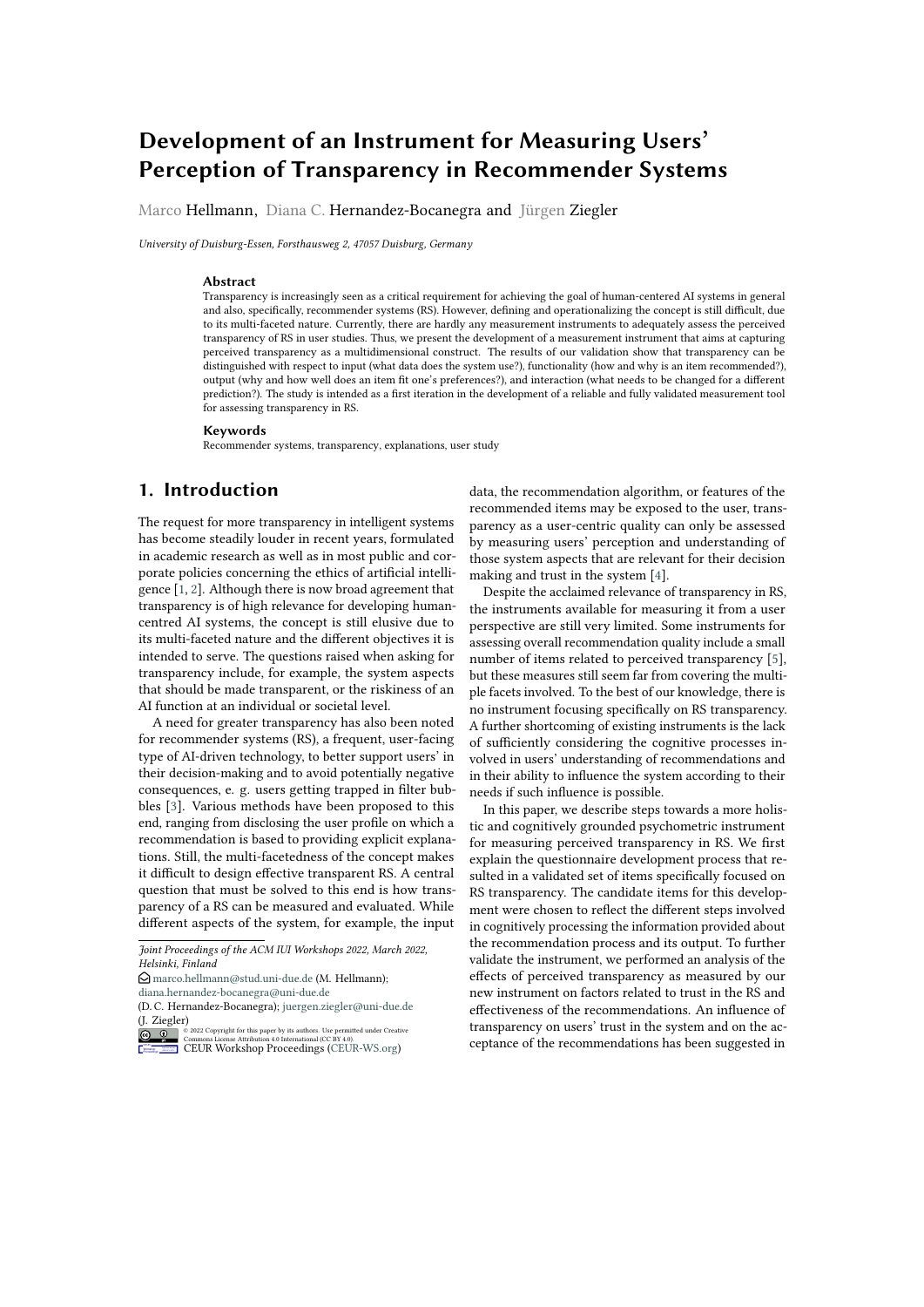The input is perceived as more transparent the bette follow the advice of the recommendation system is inusers can interact with the system. Thus, here again reased (indirect: Transparency-functionality Trustperceived control has a direct positive e ect (0.200, pompetence Trust-follow advice: 0.071, p <.05). Thus, <.01). The quality of the interaction thus repeatedly hast is clear that an understanding of the internal mechaan indirect e ect (indirect: interaction quality control nisms of recommender systems leads to trusting beliefs

Transparency-input:  $0.100$ , p < .05). Similarly to whaand thus to trusting actions and a positive overall evaluhas already been shown with regard to functionality, the ation.

quality of the explanations also has a direct, positive Transparency with regard to the input has a negative e ect on transparency of the input (0.209, p <.01) in adde ect. If users can see which data is used, this has a tion to the indirect e ect (explanation quality control negative e ect on the willingness to follow the advice Transparency-input:  $0.068$ ,  $p < .05$ ). of the recommendation system in this model (-0.144, p

The transparency of the output shows how well users .05). Thus, this shows a certain counterbalance to a can assess why a recommendation is made or shoulidansparent functionality, possibly triggered by too much match the user's preferences. This is directly increased formation or a general distrust regarding data privacy. by the quality of the interaction with the system (0.311, This shows that transparency can also have negative conp <.001), i.e. when possibilities are o ered or used teequences. However, these turn out to be comparatively indicate one's own preferences. On the other hand, thersmall. Transparent output again has strong positive efare no direct or indirect in uences of the explanationsfects. If users can understand why the recommended Instead, the accuracy of the recommendation has a podiem matches their preferences, this increases trust in tive in uence on the transparency of the output (0.454the competence of the system (0.194, p <.01). Indirectly, p <.001). Accordingly, the output is easier to understantransparency also promotes overall satisfaction via this if it is rated as suitable. Unsuitable recommendations crease in trust (indirect: Transparency-output Trustwould thus be more di cult for the user to comprehend. competence overall satisfaction: 0.055, p <.05). Further-

As shown, transparency is positively in uenced by themore, the increase in transparency indirectly (indirect: quality of explanations, accuracy of recommendations, ransparency-output Trust-competence e ectiveness: opportunities for interaction, and perceived control. Hy-0.056, p <.05), but also directly (0.127, p <.05), contributes potheses 1.1, 1.2, 1.3 and 1.4 can thus be considered to a higher rating of the system's e ectiveness. Indirectly, rmed. The in uence of the decision-making style is this in turn increases overall satisfaction with the syslimited to the intuitive style. Therefore, hypothesis 1.5tem (indirect: Transparency-output Trust-competence can only be partially con rmed. e ectiveness overall satisfaction:  $0.019$ ,  $p < .05$ ). Ad-

E ects of perceived transparency of the system. No e ects can be observed for transparency with regardice of the recommendation system when users better to interaction. It is possible that e ects exist on factorsunderstand the output (direct: 0.268, p <.001; indirect: that were not surveyed in this study. For the other trans-Transparency-output Trust-competence Trust-follow parency factors, however, signi cant positive e ects canadvice: 0.073, p <.05). be observed. ditionally, it increases the willingness to follow the ad-As shown, the transparency factors have clear e ects

Transparency regarding the functionality has the strongestrust in the system, evaluation of e ectiveness and on and most diverse e ect. If users can understand the overall satisfaction. Therefore hypotheses 2.1, 2.2 and internal mechanisms, they trust the recommendation 2.3 can be considered con rmed. Thus, perceived transsystem more. Direct positive e ects can be observeparency can also be viewed as a mediator of perceived on benevolence  $(0.248, p < 0.01)$  and trust in the comprentrol over the system, user characteristics, and other tence (0.188, p <.05) of the system. Indirectly, such tranqualities of the system. The importance of the di erent parency thus contributes to a better evaluation of the systactors of perceived transparency can be shown by the tem's e ectiveness (indirect: Transparency-functionalitydi erentiated assessment.

Trust-benevolence e ectiveness: 0.074, p <.01; in-

direct: Transparency-functionality Trust-competence ect. Hansparency-functionality Trust-competence **6.** Discussion

fectiveness, overall satisfaction with the system is also<br>premated (indirect: Transparancy, functionality Trust, We aimed at developing a measurement tool that is specif promoted (indirect: Transparency-functionality Trustpromoted (indirect: Transparency-idirectoriality Trust-<br>benevolence e ectiveness overall satisfaction: 0.024, personiced by upone, In an initial interview study, son p <.05). Via the increase in perceived benevolence, the willingness to share information about oneself is als $\dot{\phi}$ increased (indirect: Transparency-functionality Trustbenevolence Trust-information sharing: 0.072,  $p < 0.05$ Moreover, via trust in competence, the willingness to perceived by users. In an initial interview study, concerns and uncertainties in relation to RS transparency were identi ed, which are well in line with the general AI-related questions compiled by **[3]**. This indicates that the scheme developed by these authors can be a useful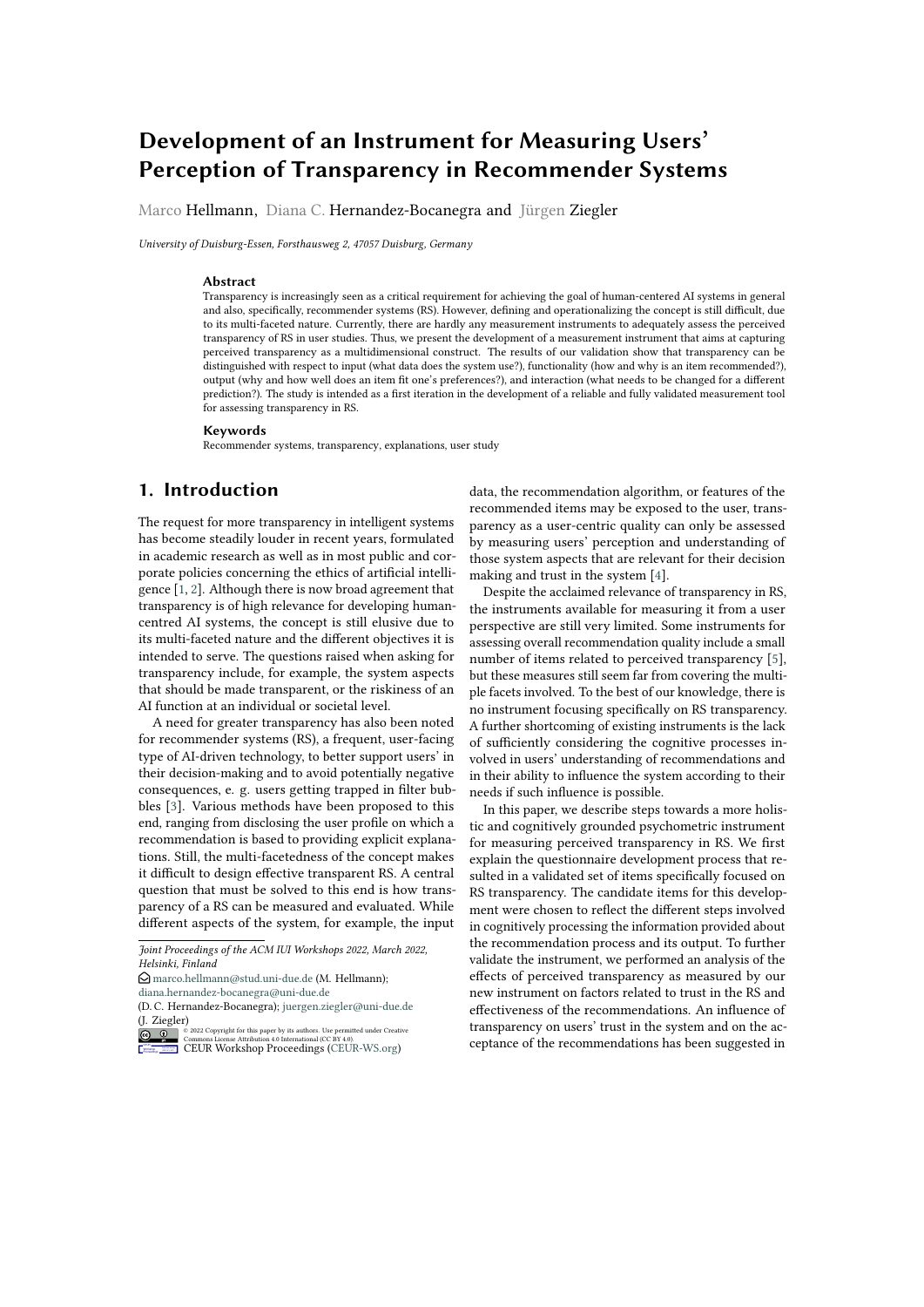starting point for developing measures also for speci csystem state to their own goal to decide about the next systems such as RS, which address a wider range of usaction, a stage de ned by Norman [ asevaluation The beyond more expert users as in the original work by []. item I can tell how well the recommendations match my

Our con rmatory analyses con rmed our hypothesis preferences from our scale relates to this stage, by assessthat subjective perceived transparency can be charaing explicitly the correspondence of the recommended terized by the factorsinput, output, functionality and items with one's own preferences. Items from theterinteraction Adequate reliability as well as convergentactiongroup ("I know what needs to be changed in order and divergent validity was demonstrated, which indicateso get better recommendations") can be associated with that identi ed transparency factors can clearly be considintent formation and the downstream path in the action ered as independent, and they can be distinguished fromycle.

each other and also from other factors of the subjective As discussed by [3], designers can contribute to close evaluation of RS (trust, e ectiveness, etc.). the gap between mental models (users' idea on how the

The identi ed factors in our analysis re ect the basic system works [2]), and the actual system's functioning, components of RS as de ned by吼, i.e., theinput (what by providing output and functionalities re ecting an addata does the system use?), the ectionality (how and why is an item recommended?), and thetput (why and how well does an item match one's own preferences?dan in turn impact perceived transparency . Conse-Additionally, the factor interaction could be extracted quently, our instrument can contribute to a more compre-This factor is consistent with the categorinteraction hensive assessment of subjective perceived transparency, (what if / how to be that, what has to be changed for a by going beyond the one-dimensional construct addressdi erent prediction?) of the prototypical questions to AI, ing a general "why-recommended" understanding, and formulated by [18]. equate system's conceptual model, that can be easily perceived, interpreted and evaluated  $\mathbb{I}$ . The above assessing instead, the extent to which output and func-

Furthermore, the nal set of items can also be considionalities re ecting the system's conceptual model are ered through the lens of the di erent interaction stagesin fact perceived, interpreted and evaluated. as de ned by Norman 22. In our examined context, for

example, the stagperceptionrelates to the presence of example, the stageerceptionielates to the presence of 7. Conclusion and Outlook

how the recommendations were derived, e.g. through now the recommendations were derived, e.g. through he instrument developed can be seen as a rst step explanations. Items of the type The system provided information about how..., grouped under the factor functionality, could be validated, indicating that making information about the recommendation process observable is a prerequisite for further cognitive processing. This indicates that the evaluation of perceived transparency should consider not only items related to users' interpretation (i.e. user understands, as it has traditionally been evaluated in RS research), but also items related<sup>rig</sup> the presence and perception of transparency-related system functions (e.g. user notices that the system actually explains). towards assessing transparency in RS in a more comprehensive and cognitively meaningful manner. Overall, reliability and construct validity of the developed measurement instrument could be con rmed, identifying four transparency factors (input, output, functionality, interaction) and resulting in a 13 item questionnaire (see Table 1). The expected in uence of system aspects and personal characteristics on the transparency factors could be demonstrated for the developed factors with the exception of transparency regarding interaction, which may be due to the limited interaction possibilities in the applica-

plants).<br>Once the user perceives a system output (e.g. the fea- innect of discret transportance cancels as tweeting. tures of a recommendation or an explanation), the next the system is the interpretation of the system state, in which the system and on the overall evaluation of the system. users use their knowledge to interpret the new system ascis asc mem misureage to interpret the new system possible to elaborate the signi cance of individual aspects<br>state [22]: in our context, to assess the recommendation the reservative many datail than it was a social with dict  $\mu_1$ . In our context, to assess the recommendation of transparency in more detail than it was possible with inferred by the system. Our validated nal set includes required as a security result in secula by iffered by the system. Our vandated that set includes previous measurement instruments. Thus, it could be<br>items which are related to the terpretationstage, and shown that transparency with respect to functioning are of the type I understood what data was used ..., shown that transparency with respect to functioning are of the type I understood what data was used ... which can be grouped under the factor put), or I underwhich carries grouped under the lacturiour, or Tunder-<br>stood how the system determined ..., grouped under the tacconting and input Stood now the system determined ..., grouped ander in interaction and input. the impact of di erent transparency aspects on trust in The dierentiated assessment of transparency makes it shown that transparency with respect to functioning and output is of greater importance for the dependent The ndings obtained here should be considered under

items is also consistent with the de nition of perceived transparency by §], which focuses on the perceived understanding of the inner processes of RS.<br>derstanding of the inner processes of RS. Islaming of the liner processes of No.<br>In a subsequent stage, users compare the interpreted the following limitations. Real systems were tested for